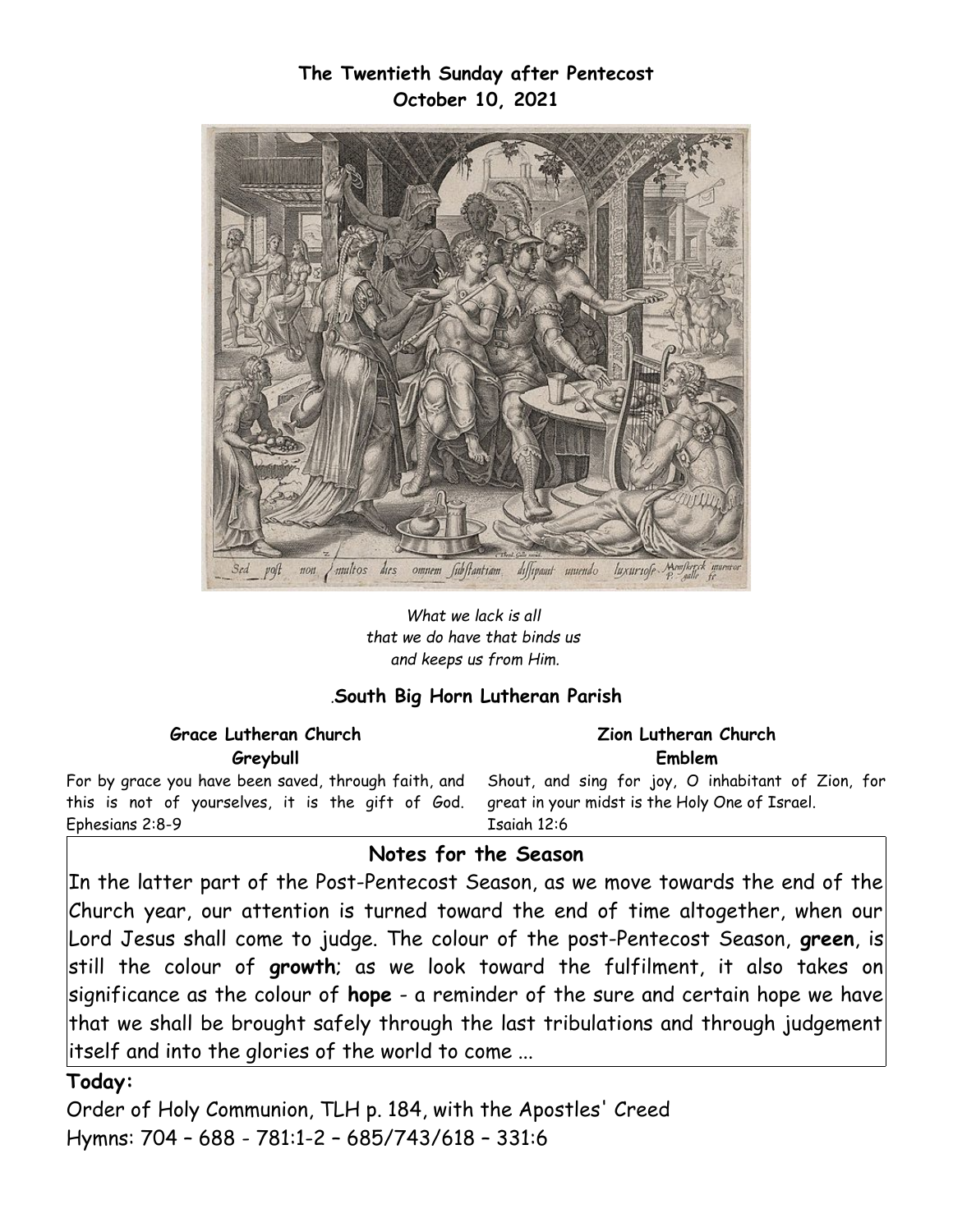# **About Holy Communion**

In the Sacrament we are made one with the risen Christ, and with each other. According to Holy Scripture, oneness in faith and confession is a precondition for such unity. As such, only Christians who share our faith and confession, and who therefore belong to congregations in the fellowship of the Lutheran Church-Missouri Synod, will commune in our church. **Visitors wishing to receive the sacrament** please speak with Pastor prior to the service. We ask that our guests be respectful of our faith. **We sincerely welcome our visitors**; we assure you that we uphold this practice *also* out of concern for *your* spiritual welfare, and that our Pastor would love to study Scripture with you and help you embrace the full counsel of God, so that we can celebrate the Sacrament in a manner pleasing to God and beneficial for us all.

**This is our faith** *– from the Confessions of our Church*

If, on the contrary, your heart cleaves to anything else, of which it expects more good and help than of God, and does not take refuge in Him, but in adversity flees from Him, then you have an idol, another god. *Of the Large Catechism*

## **Just so we do not forget:**

*What does God say about all these Commandments?*

He says "I, the Lord your God, am a jealous God, punishing the children for the sin of the fathers to third and fourth generation of those who hate Me, but showing love to a thousand generations of those who love Me and keep My commandments" (Exodus 20:5-6).

# *What does this mean?*

God threatens to punish all who break these commandments. Therefore, we should fear His wrath and not do anything against them. But He promises grace and every blessing to all who keep these commandments. Therefore, we should also love and trust in Him and gladly do what He commands. *Of the Small Catechism*

**High quality cutlery and other food items** as well as d**elicious Pastry Puffin pastries** are being sold as a fund raiser for our Youth Account. Look through a catalogue and place your order on the sheets provided by **Sunday, October 24**. What you order for yourself, or as gifts for others, should be available in early November – in good time before Thanksgiving and Christmas.

**Services of penitence and prayer** are held at Grace on Friday nights at 7 pm. in response to the Wuhan Virus and other current threats to the peace and freedom of the Church of Christ, and the well-being of people in the country and in the community.